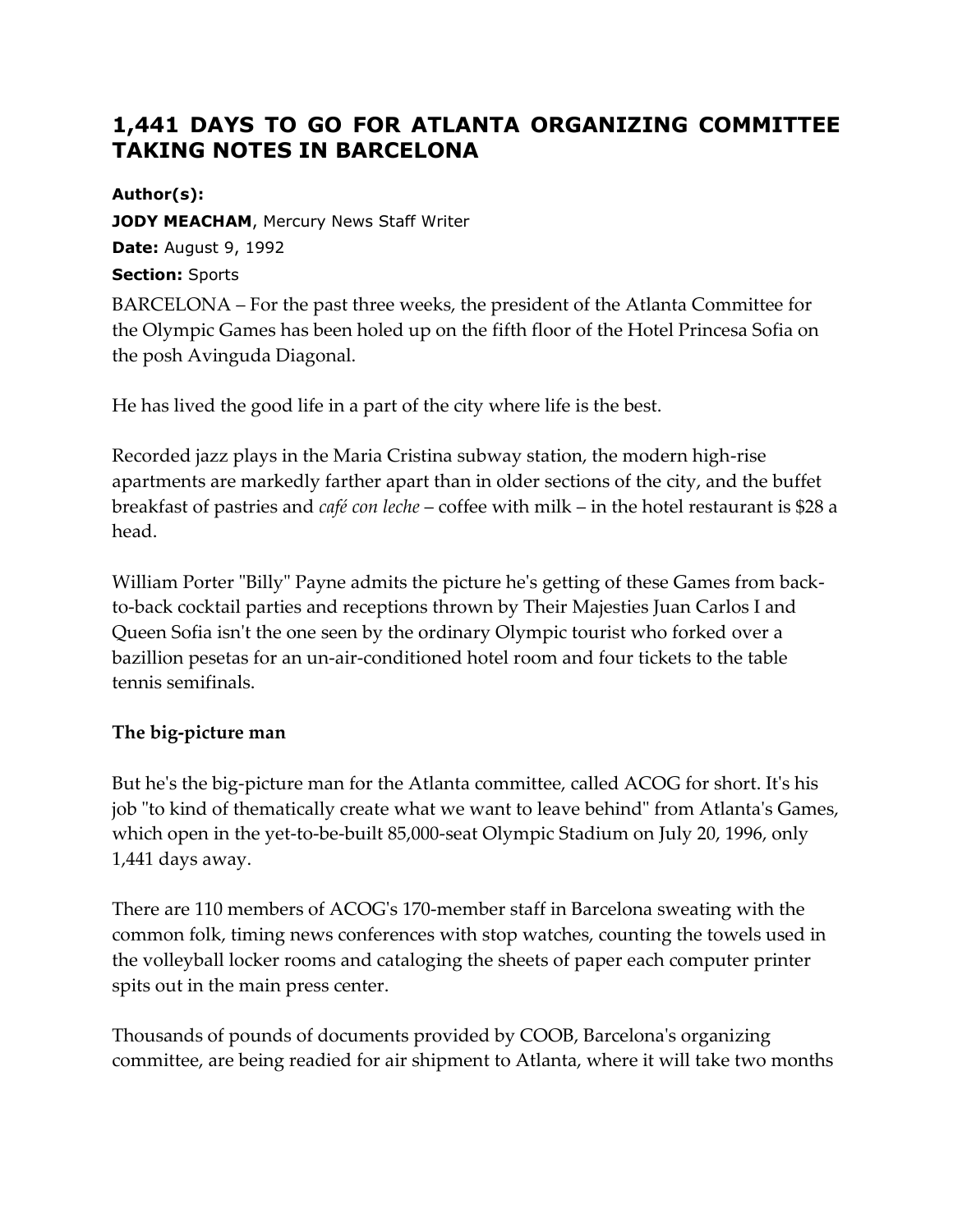to complete translation from Spanish and Catalan before a final report is ready for ACOG planners.

Atlanta won its bid for the centennial Olympic Games in September 1990, two years after the closing of the Seoul Games, so this is "the first and only opportunity we'll ever get to study an Olympics in action," Payne said.

For every Olympic site in Barcelona, from the airport to the Estadi Olimpic atop Montjuic to the Vila Olimpica where the athletes live, at least four ACOG observers are shadowing their counterparts from COOB in the areas of sports, transportation, operations, security and technology.

# **Collecting facts**

They fill out detailed questionnaires that avoid, as far as possible, opinions on how things are going and instead, "count, observe and deal with facts," according to Payne. ''I'm not seeking what's wrong," said Bob Neal, ACOG's director of information services, who is studying the four computer systems in Barcelona used for credentialing, communications, competition results and broadcast commentator support.

''My opening question is, 'What were your expectations of your technology?' My second question is, 'Did the technology meet your expectations?' "

Neal intends a more modern computer system for Atlanta that will "cut down by a large percentage" the 5,000 volunteers in Barcelona assigned to technology. Olympic officials and media in Atlanta will have access to laptop terminals for communications. Roving volunteers with wireless laptops will be able to assist spectators with ticketing and transportation questions.

Eventually all the information gathered by ACOG will be compiled in a 140-page report on exactly how Atlanta's Games should be managed.

As objective and deliberate as ACOG planners are trying to be, however, some things have already been decided about how Atlanta's Games will be different.

Empty seats are visible in the Barcelona television coverage of many events that were listed as sold out. Disappointed fans have stood outside venue gates, unable to get in even though seats inside remained vacant.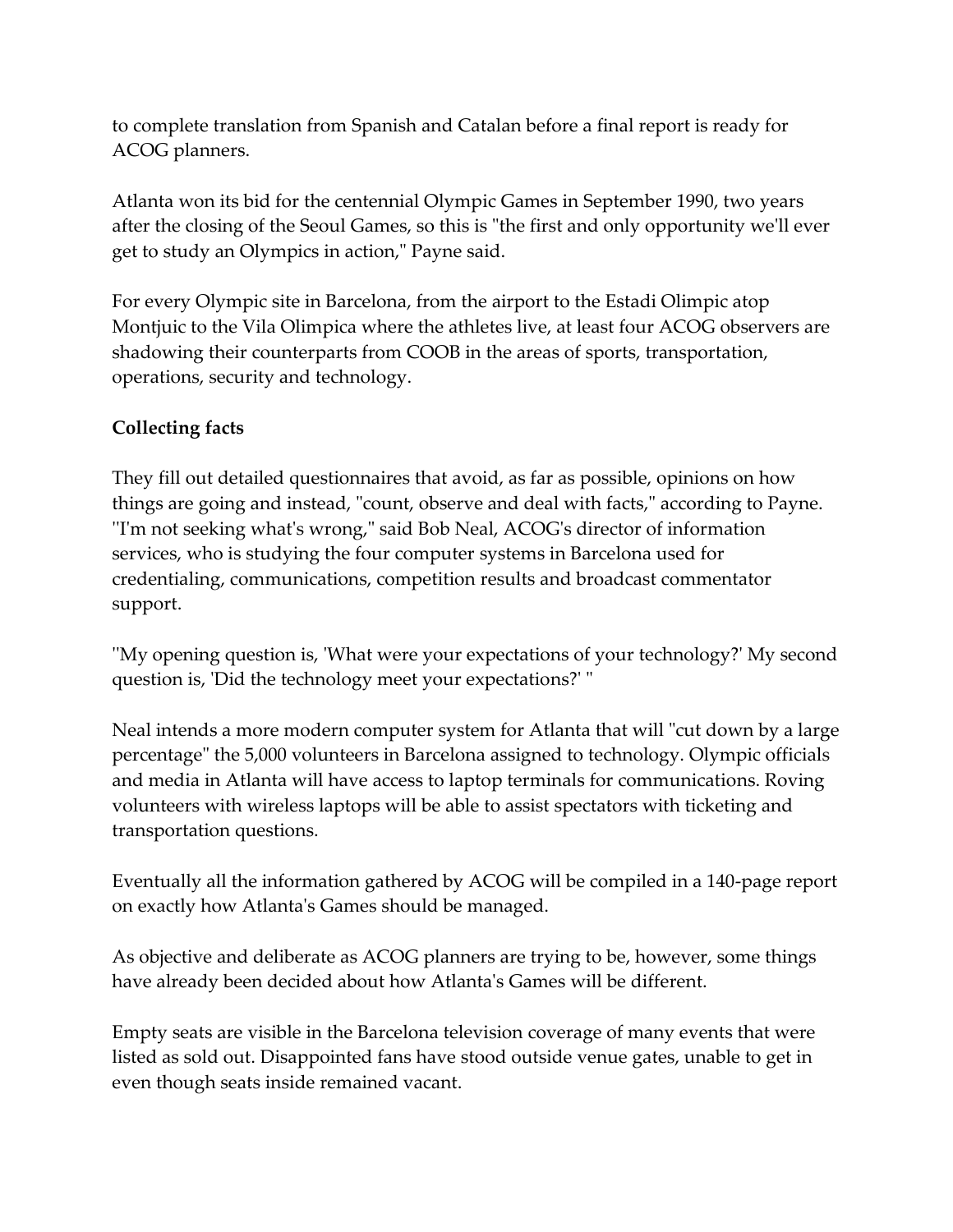Often those seats were sold to corporate sponsors to be given away to clients, reserved for athletes awaiting competition, or were in the press section.

Eight million tickets will go on sale for Atlanta's Games in 1995, and A.D. Frazier Jr., ACOG's chief operating officer, said a way will be found to solve the empty-seat problem.

''If people show up outside stadia and there are empty seats inside, we will accommodate them," he said.

#### **Weather is similar**

Barcelona's humid heat, which has wilted many spectators, is similar to Atlanta's weather in July and August. Unlike in Barcelona, air conditioning is common in Atlanta, but outdoor venues probably will include canopies over spectator stands.

In many ways, Atlanta is already ahead of where Barcelona is today in Games preparation.

Over the past 10 years, the Barcelona city government has spent an estimated \$6 billion to \$8 billion on a new freeway around the city, the Cinturo Litoral; the demolition of a warehouse and industrial districts to construct the athletes' village; a new airport terminal; thousands of new hotel rooms; and an updated communications system.

''While that number is staggering, it's a number that is irrelevant for Atlanta. Atlanta got the Games because it already has that infrastructure," Frazier said.

Atlanta's airport handles three times Barcelona's passengers. And Atlanta has four times the freeway mileage and three times the hotel rooms.

Yet money remains Atlanta's largest problem.

#### **Television rights**

ACOG expects to spend \$1.38 billion over the next four years, including more than \$512 million on new construction. To net its forecast \$132 million surplus, officials hope to sell television rights worldwide for a total of \$549 million. The three major U.S. networks are already telling ACOG not to expect anything like the \$401 million NBC paid for the rights to the Barcelona Games, while ACOG's financial assumptions are based on a rights fee increase.